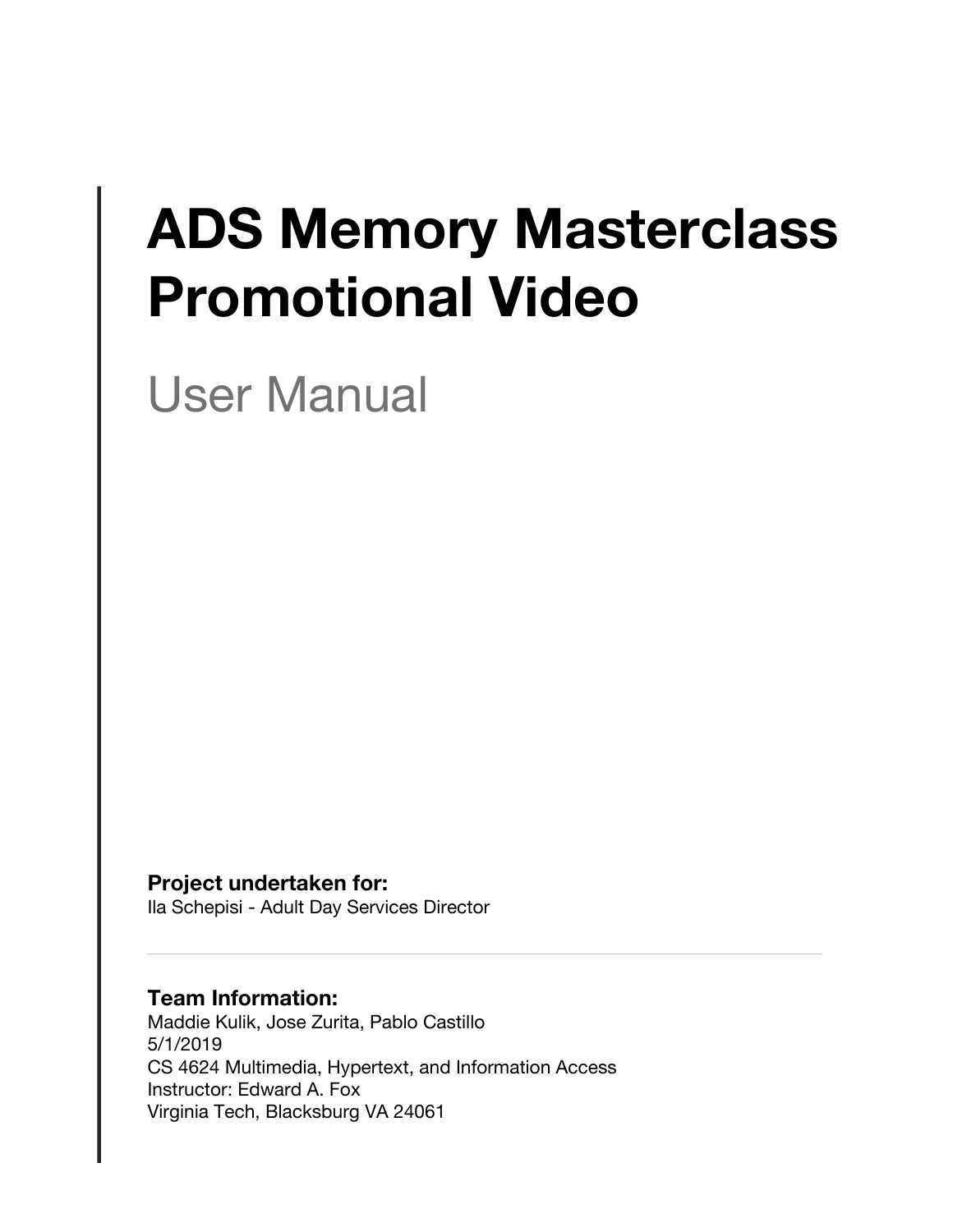## **TABLE OF CONTENTS**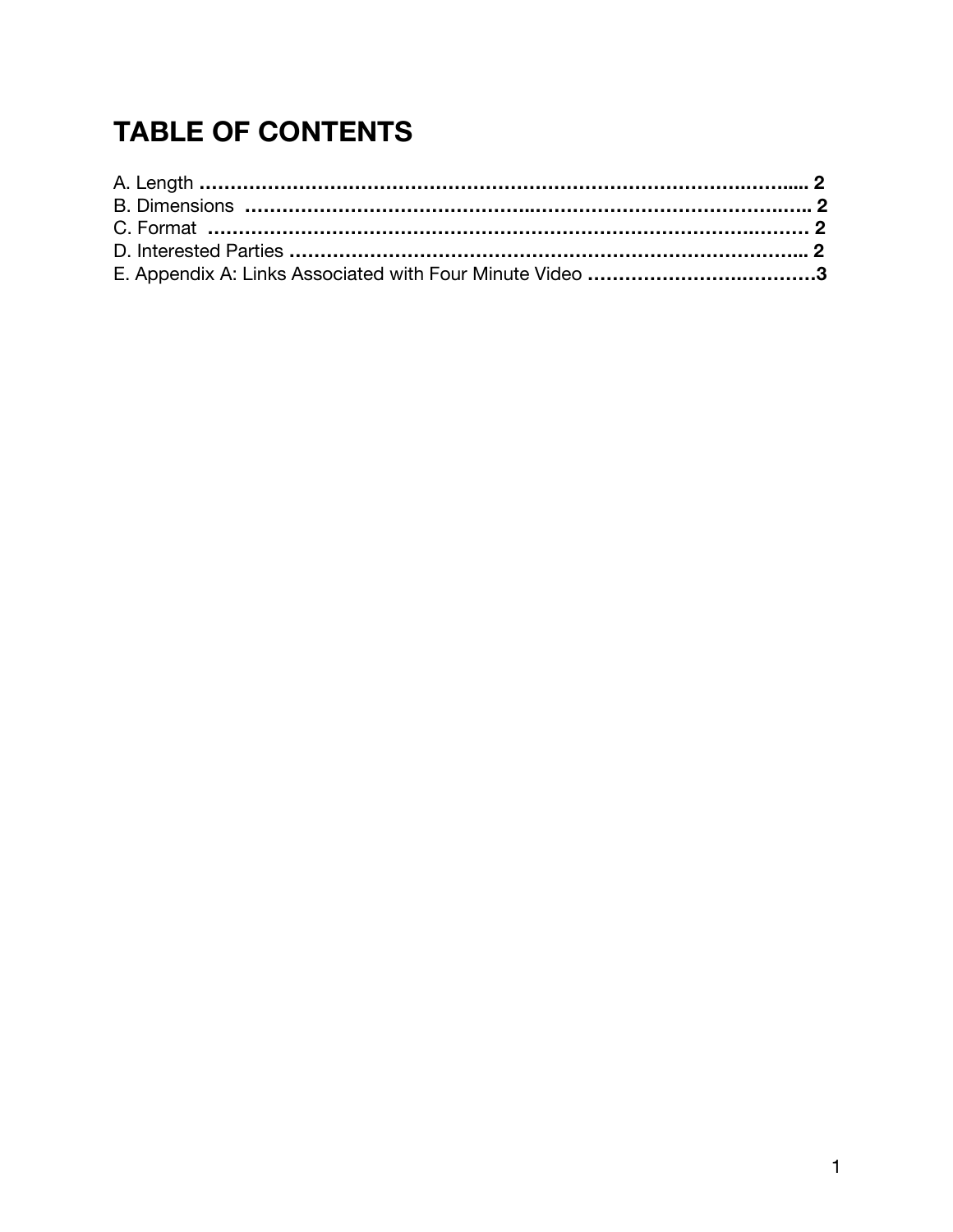#### **A. Length:**

The length of the final video is 3:35. The reason the video is slightly below the four minute mark we intended to have originally is due to time constraints. In the original outline we planned to have Ben Kratz speak in our video relating to the research side of the Memory Masterclass.

#### **B. Dimensions:**

The video is shot in a 1920 x 1080 dimension. The video also has the ability to be watched in 1080p, 720p and 360p as well.

#### **C. Format:**

The file is a MP4, which allows anyone to open and view or upload with any device.

#### **D. Interested Parties**

Interested parties could be the AARP organization, any organization trying to promote or raise awareness of memory cognitive impairment. This video could also be used by any individual dealing with memory cognitive impairment issues that may want more information on this topic.

**Note:** See *Appendix A: Links of Four Minute Video* for a copy of the document that we shared with our client.